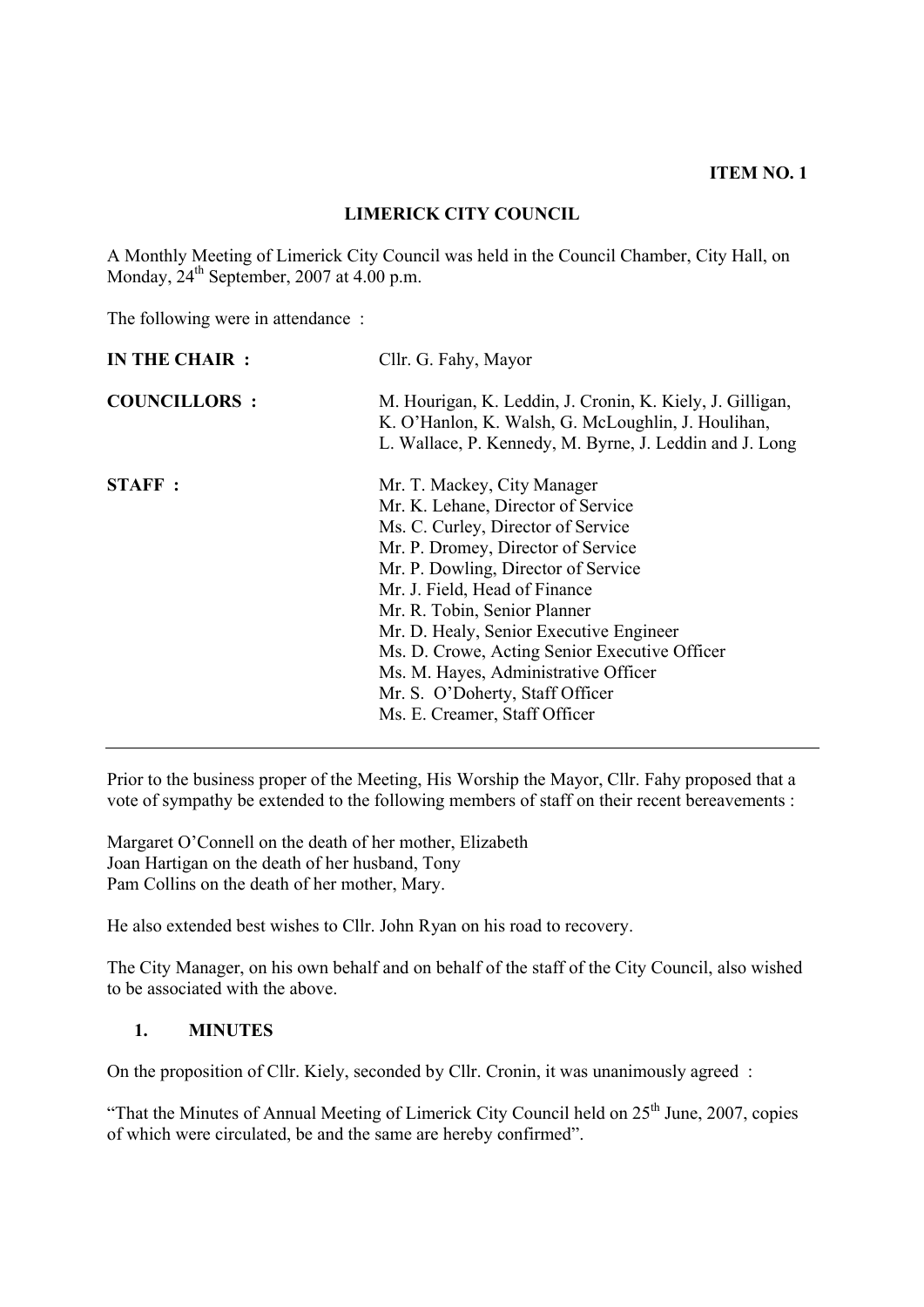# **2. MINUTES**

On the proposition of Cllr. Kiely, seconded by Cllr. Cronin, it was unanimously agreed :

"That the Minutes of Adjourned Annual Meeting of Limerick City Council held on  $2<sup>nd</sup>$  July, 2007, copies of which were circulated, be and the same are hereby confirmed".

In reply to Cllr. Kiely, the City Manager stated that derelict sites will be dealt with shortly in conjunction with the City Centre Strategy.

# **3. MINUTES**

On the proposition of Cllr. Kiely, seconded by Cllr. Cronin, it was unanimously agreed :

"That the Minutes of Special Meeting of Limerick City Council held on  $15<sup>th</sup>$  June, 2007, copies of which were circulated, be and the same are hereby confirmed".

## **4. RECOMMENDATION, SPECIAL MEETING OF LIMERICK CITY COUNCIL (IN PROTOCOL COMMITTEE) HELD ON 30th APRIL, 2007**

It was proposed by Cllr. Kiely, seconded by Cllr. Cronin and unanimously agreed to approve the following Recommendation from Special Meeting of Limerick City Council (in Protocol Committee) held on  $30<sup>th</sup>$  April, 2007:-

"That the Corbally Link Road be officially named Pa Healy's Road".

# **5. MINUTES**

On the proposition of Cllr. Kiely, seconded by Cllr. Cronin, it was unanimously agreed :

"That the Minutes of Special Meeting of Limerick City Council held on  $27<sup>th</sup>$  August, 2007, copies of which were circulated, be and the same are hereby confirmed".

# **6. REPORT, SOCIAL POLICY AND HOUSING STRATEGIC POLICY COMMITTEE MEETING HELD ON 3RD SEPTEMBER, 2007.**

The Chairman's Report, Social Policy and Housing Strategic Policy Committee Meeting held on 3<sup>rd</sup> September, 2007, was noted.

Cllr. Long expressed concern at overcrowding and social problems in the halting site at Bawney's Bridge and at present emergency services could not gain entry to the site and asked that the site be examined.

Cllr. J. Leddin asked for a comprehensive assessment to be done on the burnt out houses in the city apart from those houses in the regeneration areas. He asked for an update regarding social and affordable housing under Part 5. He enquired if there are grants available from the Department of the Environment, Heritage and Local Government for insulation of attics.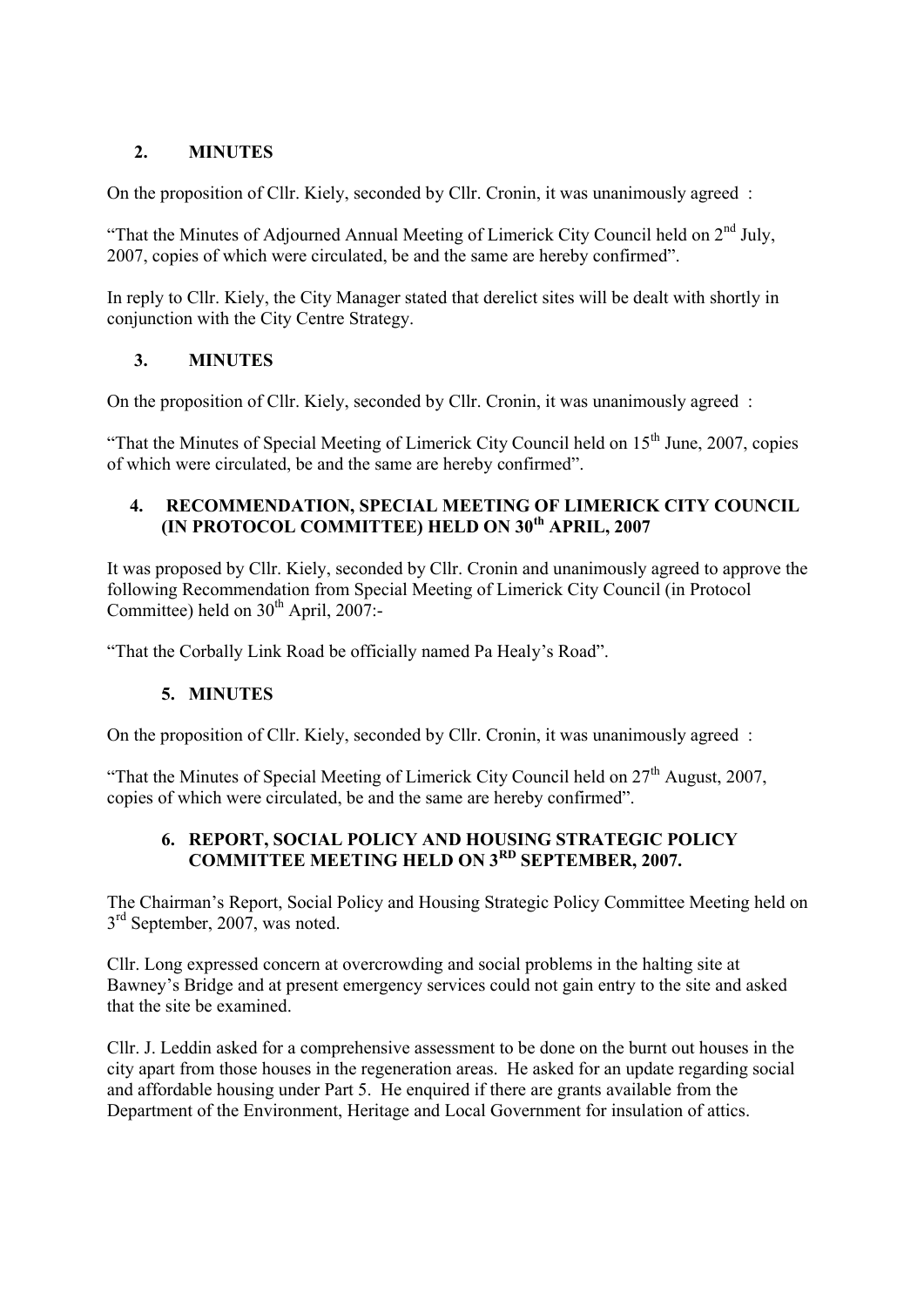Cllr. Kiely referred to the number of meetings held between Housing Staff of the City Council and Senior Gardai re criminality and anti-social behaviour in various areas of the city, as a result of which 35 families were to be removed from City Council estates and asked for an update regarding these evictions.

Cllr. Byrne asked that when houses are knocked that they are properly boarded up so that the backs of other houses are not at risk and she referred specifically to Bourke Avenue.

In reply, the Director of Service (Social Policy and Housing) stated that the City Council is required to do a Housing Assessment Needs. The level of regeneration will relieve the housing waiting list and there are quite a range of initiatives underway at present also. He added that the City Council have demolished eighty burnt out houses to date and those remaining are earmarked for the Regeneration Scheme. He added that attic insulation and upgrade of windows can be done through the Remedial Works Scheme. Limerick City Council will continue to work very closely with the Gardai in dealing with anti social behaviour and added that Limerick City Council are one of the most active local authorities in dealing with this problem. He assured Cllr. Byrne that the backs of the houses in Bourke Avenue will be adequately secured.

In reply to Cllr. K. Leddin, the Director stated that Limerick City Council do not have a duty to house people who have been evicted by the Council. He indicated that Representatives from the Health Service Executive will be invited to attend the next Social Policy and Housing Strategic Policy Committee Meeting and all members will be invited to attend.

### **7. REPORT AND RECOMMENDATIONS, TRANSPORTATION AND INFRASTRUCTURE STRATEGIC POLICY COMMITTEE MEETING HELD ON 10TH SEPTEMBER, 2007.**

The Chairman's Report, Transportation and Infrastructure Strategic Policy Committee Meeting held on  $10^{th}$  September, 2007 was noted.

It was proposed by Cllr. Kiely, seconded by Cllr. O'Hanlon and unanimously agreed to approve the following Recommendations from the Transportation and Infrastructure Strategic Policy Committee Meeting held on  $10^{th}$  September, 2007 :

- (a) That a Ward Meeting be arranged to discuss traffic issues due to developments at Punches Cross and also at the Redemptorists Church.
- (b) To extinguish the Public Right of Way at Island View Terrace, Corbally Road.
- (c) To defer the following Notices of Motion until the findings of the study on Green Routes is available : -
	- (i) "That Limerick City Council in considering proposals for bus lanes consider the provision of a park and ride facility on lands adjacent to the cement factory on the Dock Road and that a bus lane be operated along the Dock Road from this facility to the City Centre and that the existing service along O'Connell Avenue and Ballinacurra Road remain unchanged". Signed : Cllr. Maria Byrne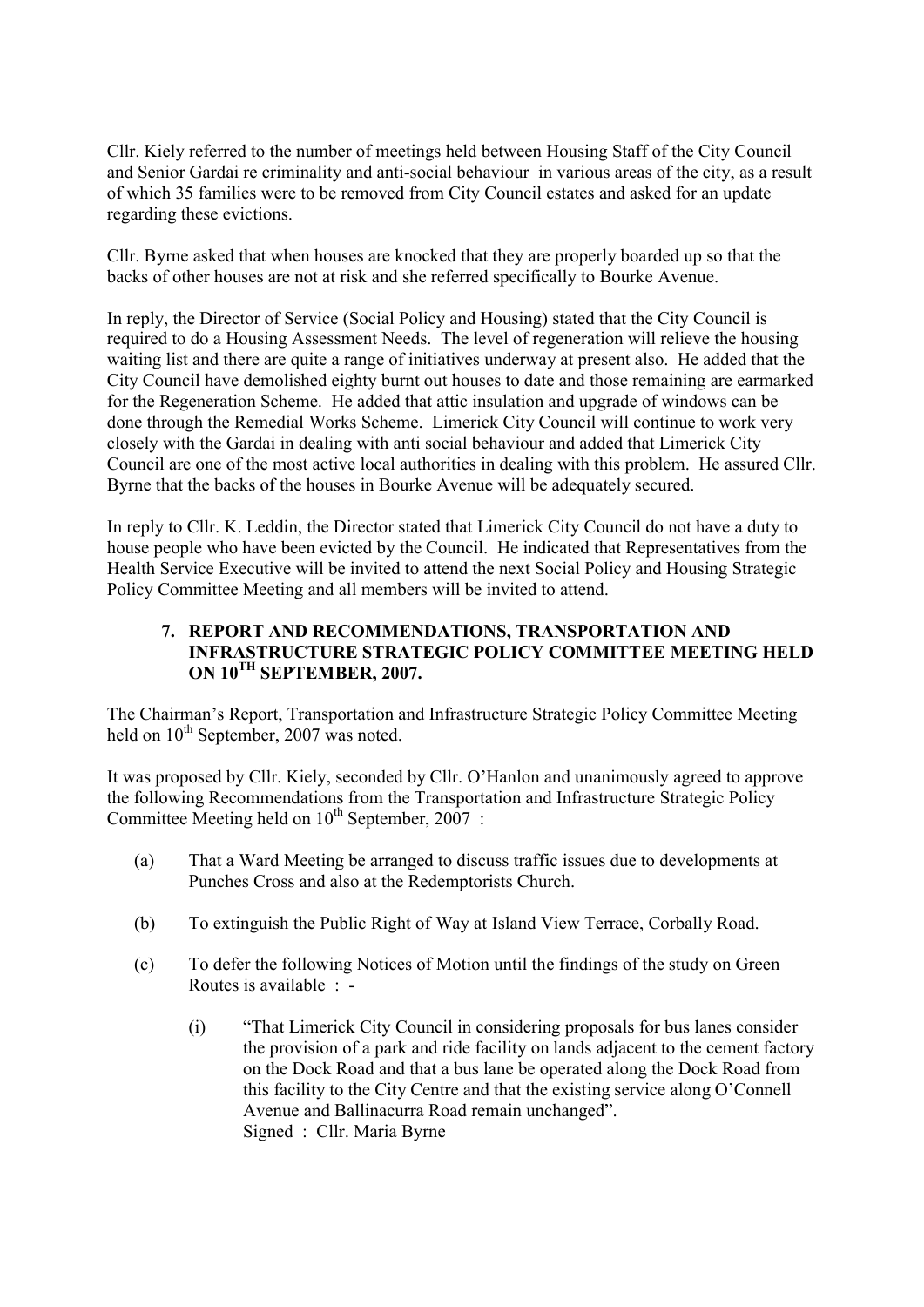- (ii) "That Limerick City Council totally rejects the proposal for the provision of Designated Bus Routes on Ballinacurra Road / O'Connell Avenue because this would : -
	- (i) Pose serious traffic safety problems:
	- (ii) Would greatly interfere with residential parking and amenities on the Ballinacurra Road/O'Connell Avenue and adjacent streets:
	- (iii) Would be totally out of character with the area:
	- (iv) Contemplates only a short stretch of road:
	- (v) Is totally unnecessary.
	- Signed : Cllr. Pat Kennedy

Cllr. McLoughlin referred to the proposal to raise the wall at Sir Harry's Mall and pointed out that the public lean over this wall to feed the birds and view the river. If the wall is raised this will no longer be possible.

In reply, the Director of Service (Transportation and Infrastructure) stated that the whole road is being upgraded and the raising of the wall would be for flood defence. He added that any proposed works have gone through the statutory proceedings and the public have been consulted in relation to proposed plans. However, he agreed to clarify the height of the proposed wall and revert back to Cllr. McLoughlin.

In reply to Cllr. Hourigan, the Director of Service stated that the Delivery Strategy is being dealt with in conjunction with the City Centre Strategy and it is hoped to have everything in place within the next year and a half. He agreed to look at traffic congestion on the Condell Road and report back. There is a programme in place for the cleaning of gullies with an outside contractor. Extensive work has been done on the gullies in the North Circular Road. He agreed to check the lights on Sarsfield Bridge.

Cllr. Gilligan pointed out that, in his opinion, the traffic lights between Honan's Quay and the city centre park and the lights at the end of Lord Edward Street serve no purpose and suggested that they be removed.

In reply, the Director of Service stated that traffic lights are there for pedestrian safety as well as car safety.

Cllr. Long enquired why Quinn Street to St. Gerard Street has not been made a one way street yet and was informed by the Director that he would have the matter examined.

Cllr. K. Leddin referred to the City Centre / Riverside Projects and asked if the walk from the Hilton Hotel is included in these projects. She added that she would be totally opposed to seats here as they would attract anti social behaviour. The Director pointed out that consultations have taken place with a small number of residents in the area regarding the seats.

The Director assured Cllr. Wallace that the matter regarding the public lighting in Kennedy Park will be reviewed and resolved. He agreed to look at the exit from Kennedy Park out onto the Roxboro road. He indicated that he will address the matter of ramps in Keyes Park at a Ward Meeting.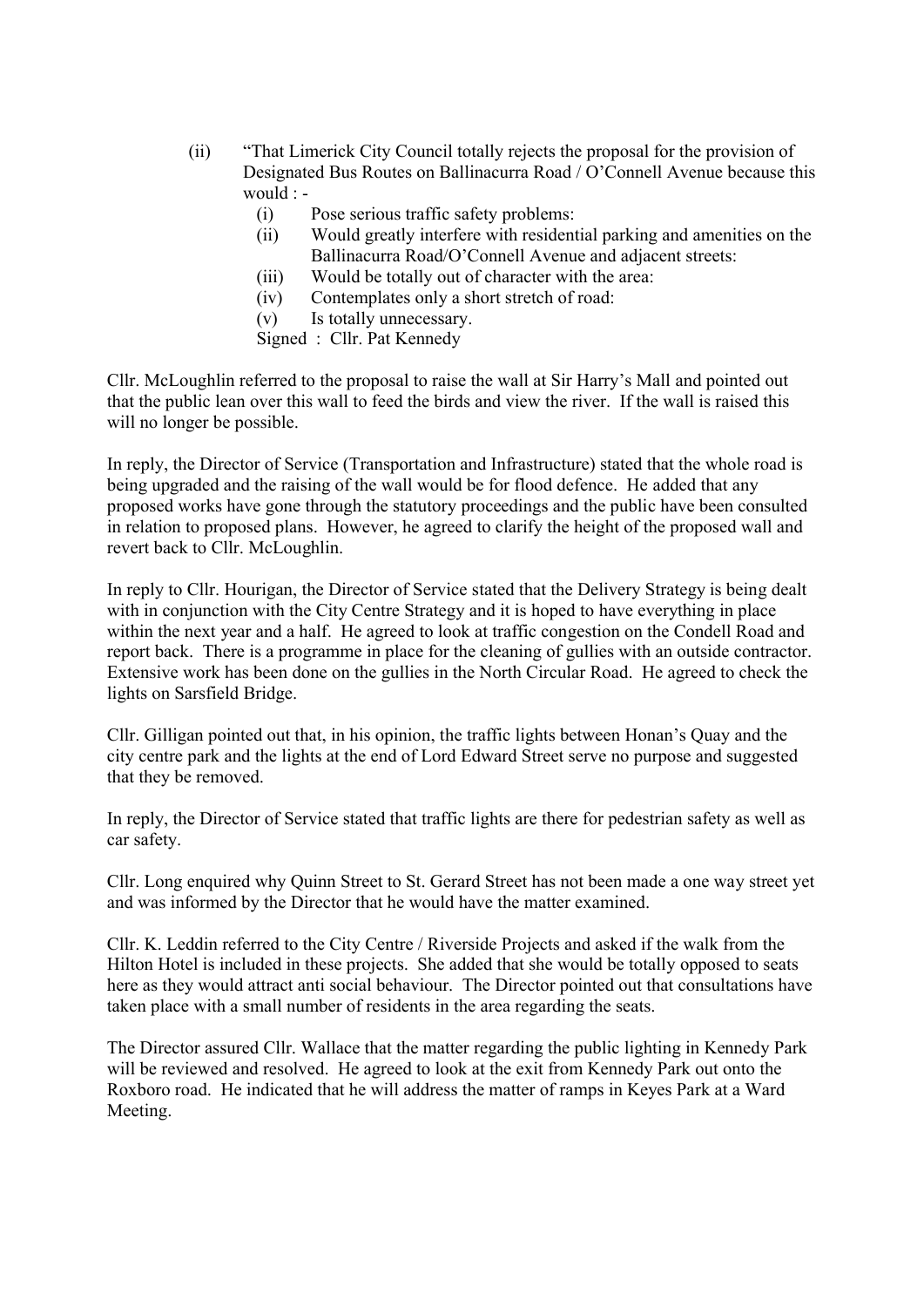Cllr. Kiely asked for an update regarding the proposed new road between Moyross and the Coonagh Roundabout and was informed by the Director of Service that the City Council is engaged at present with the procurement of consultants.

## 8. **REPORT AND RECOMMENDATIONS, ECONOMIC POLICY DEVELOPMENT AND FUTURE PLANNING STRATEGIC POLICY COMMITTEE MEETING HELD ON 17TH SEPTEMBER, 2007**

The Chairman's Report, Economic Policy Development and Future Planning Strategic Policy Committee Meeting held on  $17<sup>th</sup>$  September, 2007 was noted.

Cllr. Byrne referred to the planning permission granted for Ballinacurra Gaels. The Head of Finance agreed to examine and report back.

She also expressed concern at the deplorable condition of Tait's Clock and asked that it receive attention immediately.

Cllr. Hourigan referred to the recent sale of six and a half acres on the North Circular Road by the Bishop and asked that a survey of the trees in the area be carried out to ensure that the tree line is maintained and a tree preservation order placed on the rarer species.

In reply, the Head of Finance agreed to consider this in conjunction with any proposed development for the area.

Cllr. O'Hanlon complimented all concerned on the restoration of St. Mary's Cathedral however asked that the fountain and the general area in front of the Cathedral be upgraded. He suggested that a specific plan be formulated for this area and that perhaps a memorial for the visit of Pope John Paul to Limerick could form part of the overall upgrade.

The Head of Finance agreed to look at this upgrading under the City Centre Strategy.

The City Manager stated that the granting of a boundary extension to the north side of the city arises out of the Fitzgerald Report and is a separate issue from the overall application for a boundary extension for the city.

In reply to Cllr. Kennedy, the Head of Finance stated that the review of the Development Plan is due to commence in 2008.

# **9. CORRESPONDENCE**

Submitted letter from Thomas Ryan thanking His Worship the Mayor and Elected Members, the City Manager and staff for the Conferring of the Freedom of the City on him and indicating that it was a major event in his life. He said it was great satisfaction for him in that the event recognised his work as an artist but more particularly, as a Limerick Artist. He also complimented the illuminator, calligrapher, silversmith and the maker of the wooden base.

Submitted letter from the Mid West Regional Authority stating that at a Special Meeting held on  $16<sup>th</sup>$  August, 2007, the following Resolution was unanimously adopted :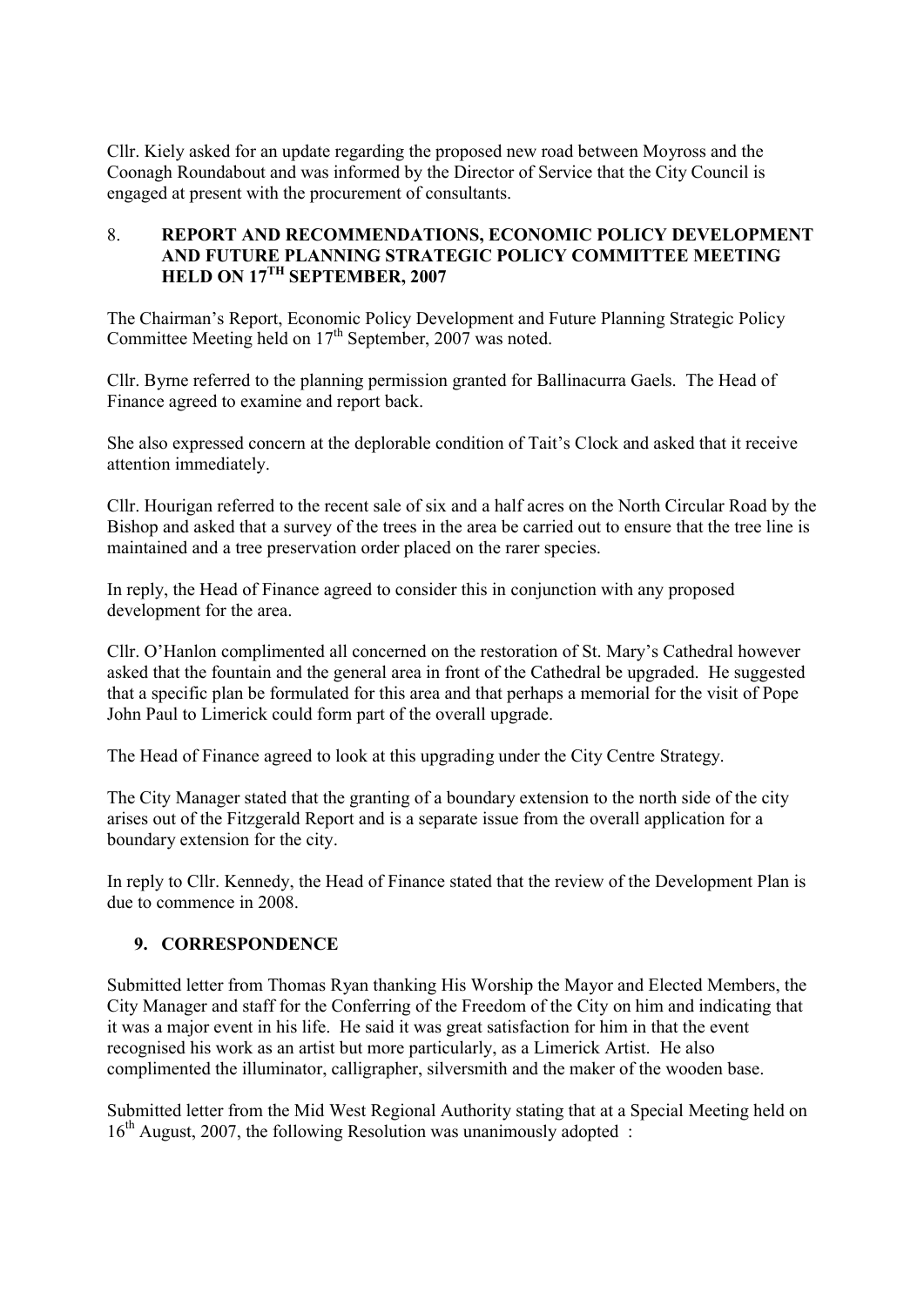"To ask the Oireachtas Members of all Parties and Local Authorities in the West of Ireland and various representative bodies to come together to decide on a joint strategy for the annulment of this decision".

Submitted letter from the Assistant Private Secretary to the Taoiseach acknowledging receipt of Limerick City Council's letter dated  $14<sup>th</sup>$  August, 2007 regarding the decision by Aer Lingus to discontinue the Shannon/Heathrow Service and pointing out the contents of the letter has been noted. It also stated that the letter has been forwarded to Mr. Noel Dempsey, Minister for Transport and the Marine for his attention and consideration and that Minister Dempsey is to respond directly to Limerick City Council.

Submitted letter from the Private Secretary to the Secretary General to the Government acknowledging receipt of Limerick City Council's letter dated  $5<sup>th</sup>$  September regarding the resolution on the Shannon-Heathrow service.

Submitted letter from the Minister for Transport dated  $17<sup>th</sup>$  September, 2007 regarding the withdrawal by Aer Lingus of its Shannon to London Heathrow air service.

Cllr. J. Leddin expressed his disappointment at the contents of the Minister for Transport's letter and proposed that he be replied to expressing Limerick City Council's disappointment at such contents.

Cllr. O'Hanlon seconded this proposal.

Submitted list of tenders opened in respect of the following : Dock Road Surface Improvement Overlay Pedestrian Crossing on Condell Road – Civil Works Painting of Sylvester O'Halloran Bridge Pavement Overlay Schemes on National and Regional Road Networks: Procurement of Consultant Engineering Services for the N18 Condell Road, Limerick City Park Canal Restoration Public Lighting Remodelling of Streets and Public Spaces – Improvement Works at Upper Thomas Street, Catherine Street and Foxes Bow Limerick City Riverside Strategy – Remodelling and Improvement Works at O'Callaghan Strand Pre Qualification Questionnaire for Multi-Disciplinary Professional Services for the Delivery of the Limerick Public Realm Strategy.

It was proposed by His Worship the Mayor, Cllr. Fahy and unanimously agreed to accord a Civic Reception on Monday, lst October, 2007 to Garryowen Football Club to mark their victory in the AIB All Ireland League, the AIB All Ireland Cup, the Munster Senior Cup and the Munster Junior Cup in the 2006/2007 Season and a Civic Reception on Monday, 8<sup>th</sup> October, 2007 to Shannon and St. Michael's Rowing Clubs on winning the Senior Eights National Rowing Championships of Ireland.

His Worship the Mayor, Cllr. Fahy referred to correspondence he received from the Harris Family thanking Limerick City Council for the erection of the statue in Bedford Row in commemoration of Richard Harris and indicated that he would circulate a copy of same to members.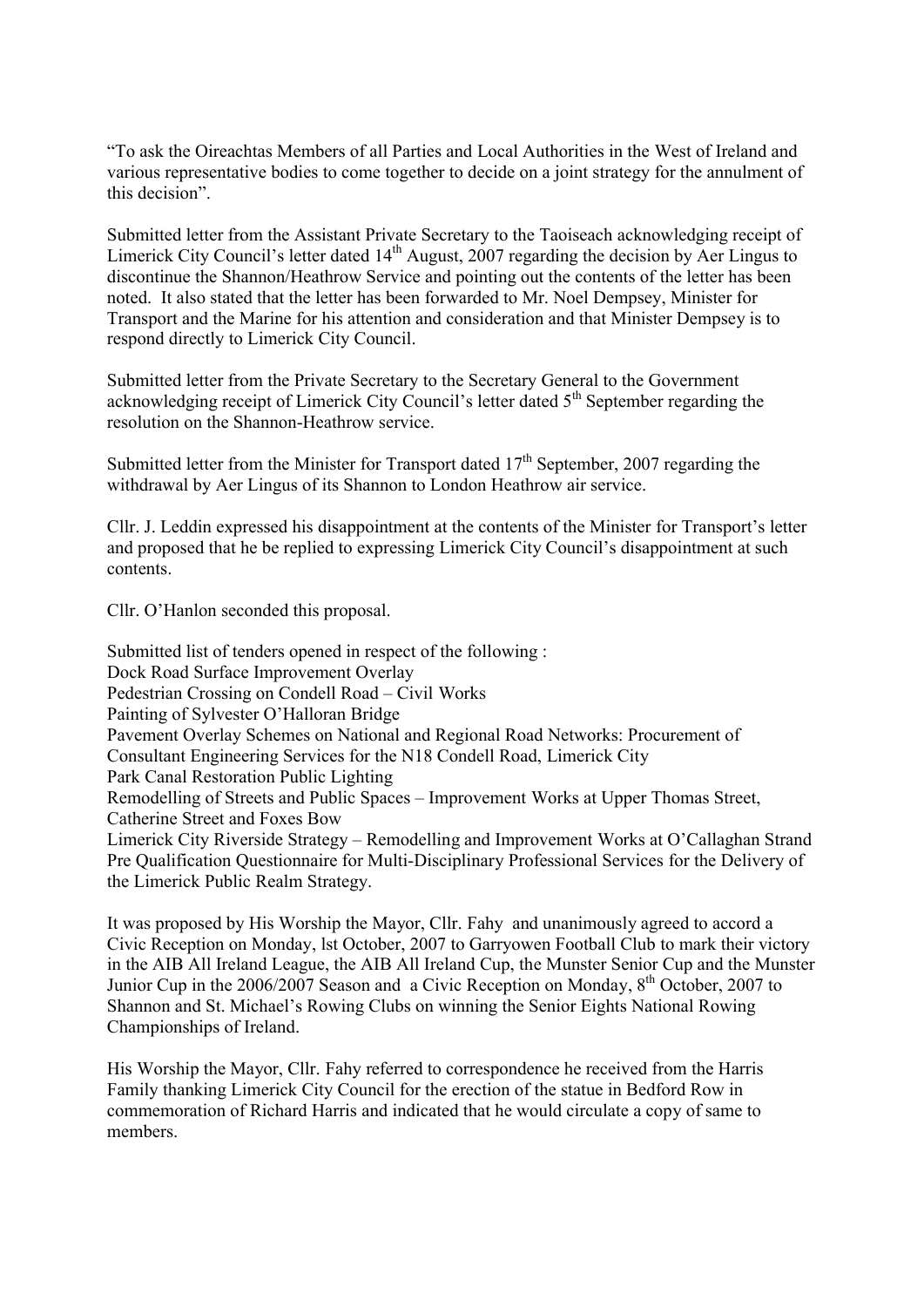## **10. FINANCIAL STATEMENT**

Submitted Financial Statement for the period ending  $31<sup>st</sup>$  August, 2007, which was adopted unanimously on the proposition of Cllr. J. Leddin, seconded by Cllr. Kiely.

## **10 (a) CITY MANAGER'S REPORT REGARDING THE ESTABLISHMENT OF AN AUDIT COMMITTEE**

It was agreed to defer the City Manager's Report regarding the establishment of an Audit Committee to the October City Council Meeting.

## **11. DRAFT LANGUAGE SCHEME**

It was proposed by Cllr. Hourigan, seconded by Cllr. J. Leddin and unanimously agreed to approve Draft Language Scheme in accordance with the Official Languages Act, 2003.

## **12. PARTICIPATION BY MEMBERS AT CONFERENCES**

It was proposed by Cllr. Hourigan, seconded by Cllr. J. Leddin and unanimously agreed to approve participation by members at the following Conferences :

Dun Laoghaire Rathdown Co. Council Active Citizenship Conference "A Lifestyle for all our futures" To be held in The Radisson SAS St. Helen's Hotel, Stillorgan Road, Dublin  $2<sup>nd</sup> - 3<sup>rd</sup>$  October, 2007 Estimated Travel and Subsistence per member :  $€465.14$ Conference Fee : €395.00

Douglas Hyde Conference 2007 "Life and interests and legacy of Ireland's First President" To be held in St. Nathy's College, Ballaghaderreen, Co. Roscommon  $26^{th}$  –  $28^{th}$  October, 2007 Estimated Travel and Subsistence per member : €569.21 Conference Fee : €190.00

Local Authority Members Association Annual Winter Conference "Who is financing Local Government's future  $? - L.G.$  Integrated or Segregated  $? - A$  Senator's perspective on the proposed Green Paper on L.G. Reform" To be held in The Dolmen Hotel, Carlow  $9<sup>th</sup> - 10<sup>th</sup>$  November, 2007 Estimated Travel and Subsistence per member :  $€379.42$ Conference Fee : €185.00

Clare Tourist Council/Clare County Council National Tourism Conference "Tourism for Changing Lifestyles" To be held in The Falls Hotel, Ennistymon, Co. Clare  $22<sup>nd</sup> - 24<sup>th</sup>$  November, 2007 Estimated Travel and Subsistence per member : €382.18 Conference Fee : €240.00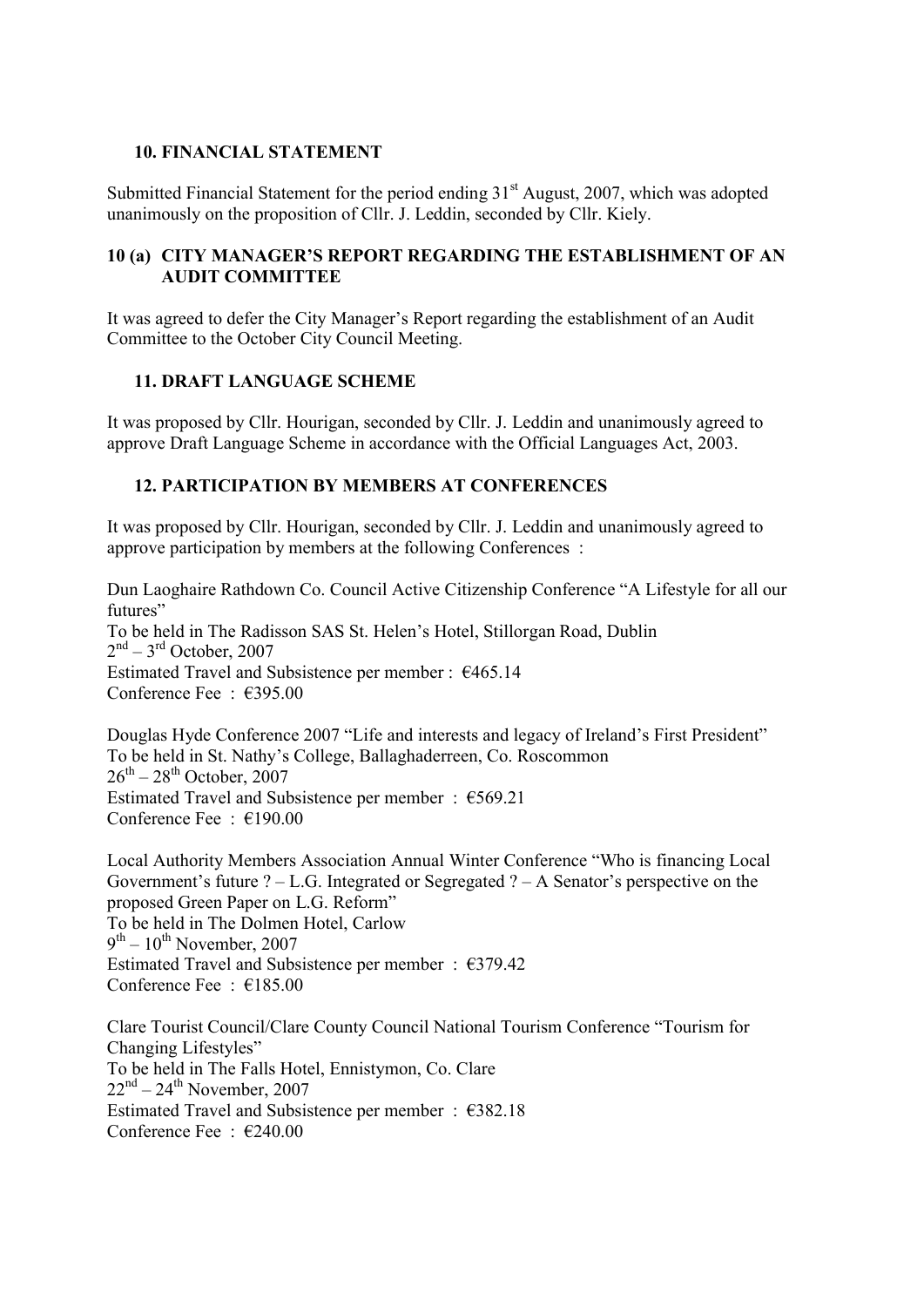# **13. DIRECTOR OF SERVICE REPORT REGARDING IMPROVEMENT WORKS TO THE RIVERSIDE IN THE CITY CENTRE AREA**

The Director of Service Report regarding improvement works to the riverside in the City Centre Area was noted.

## **14. PLANNING PROPOSALS AND DECISIONS**

The Meeting noted the list of planning proposals under consideration at 14<sup>th</sup> September, 2007 and Decisions taken from  $18^{th}$  June, 2007 to  $14^{th}$  September, 2007.

Cllr. J. Leddin stated that he is totally opposed to the planning application for 400 apartments by Redemptorists Fathers in it's current format. Such development would have a major impact in the area, in particular in relation to traffic. Severe traffic congestion is presently being experienced in the area.

Cllr. Kennedy appreciated that the Redemptorists Fathers have made a major contribution to many aspects of life in Limerick city and Limerick City Council should do it's best to facilitate them however, the development proposed by them should be suitable and appropriate to the area and, in his opinion, the application presently submitted is totally unsuitable for the area.

Cllr. Byrne also voiced her objection to this proposed development.

The Senior Planner agreed with members that this development would create very significant traffic problems in the area. He indicated that he will be requesting additional details in relation to traffic and scale of the development and assured members that no hasty decision will be made in respect of this application.

Cllr. O'Hanlon referred to the houses at  $1 - 8$  Pike Avenue, Garryowen which were demolished a number of years ago and expressed disappointment that they have not been rebuilt yet. The site is presently being used as a dumping ground and appealed to have the houses rebuilt as soon as possible.

Cllr. O'Hanlon asked that the Ward Councillors and Residents in the area be consulted in relation to planning application 07/315.

In reply to Cllr. Cronin, the Senior Planner stated that he will issue a Warning Letter to Fine Wines regarding the erection of a mast in Thomondgate.

In reply to Cllr. K. Leddin, the Senior Planner stated that additional details were requested in respect of planning application 07/205 development at St. Lelias Credit Union, Killeely and to date same have not been submitted.

In reply to Cllr. Wallace, the Senior Planner indicated that the planning application for Fort Villas, Roxboro Road was part granted and part refused. However, the developer can come back with subsequent planning application.

### **15. AN BORD PLEANALA**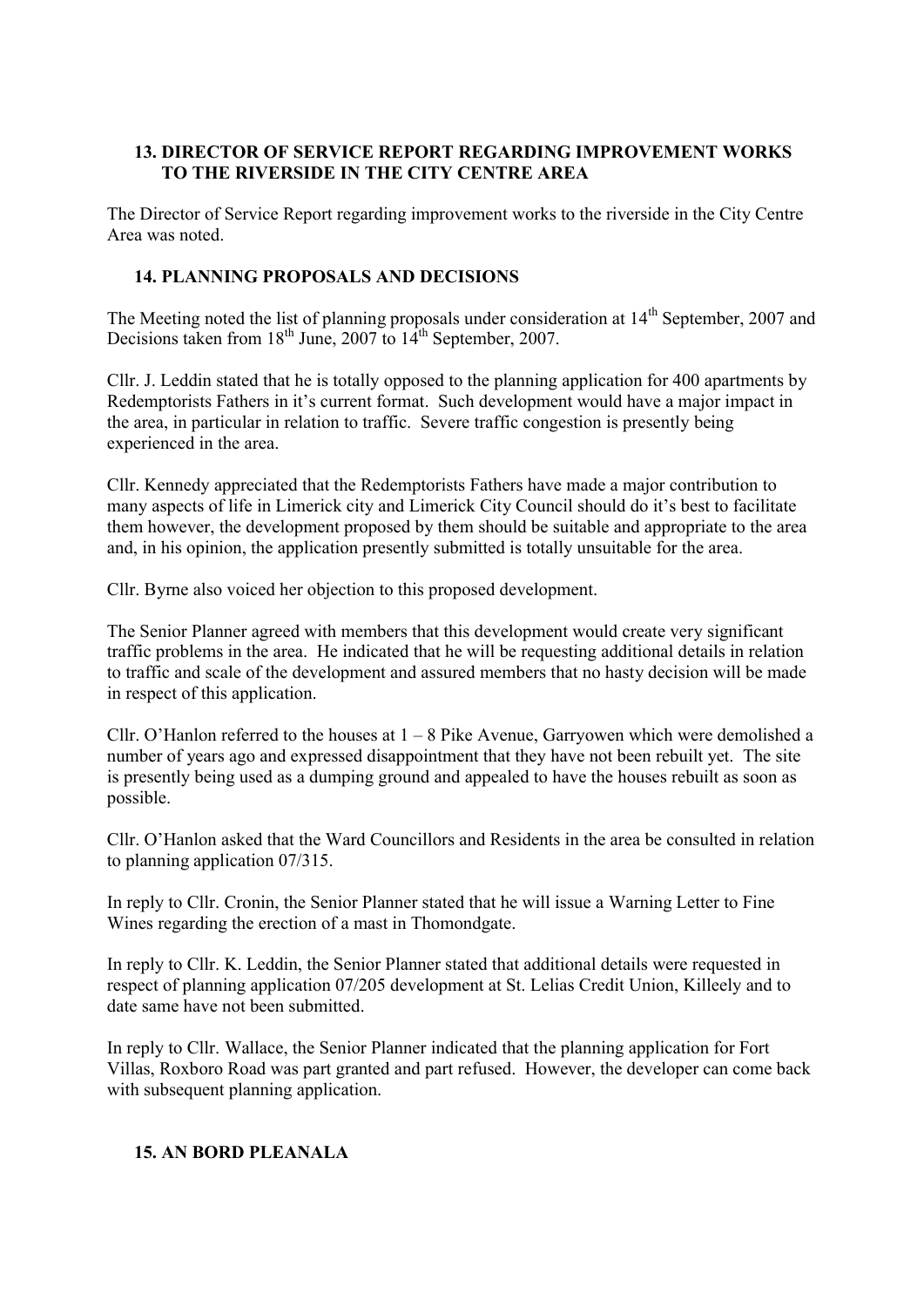The Meeting noted the Decisions taken by an Bord Pleanala from  $18<sup>th</sup>$  June, 2007 to  $14<sup>th</sup>$ September, 2007.

# **16. REPORT FROM CITY MANAGER DATED 19TH SEPTEMBER, 2007**

Submitted Report from City Manager dated  $19<sup>th</sup>$  September, 2007, which was adopted unanimously on the proposition of Cllr. Kennedy, seconded by Cllr. Byrne :

"Construction of new entrance to the Peoples Park and associated works at The Peoples Park at the junction of Upper Mallow Street and Boherbuoy, Limerick". (C07/4)

### **17. NOTICE OF MOTION**

Submitted the following Notice of Motion, due notice of which was given which was referred to the Economic Policy Development and Future Planning Strategic Policy Committee Meeting :

"That Limerick City Council finish outstanding works within private housing estates that have not been completed by developers as part of their planning permission and fund such works through the bonds held by the City Council when planning permission was originally granted". Signed : Cllr. Joe Leddin

### **18. NOTICE OF MOTION**

Submitted the following Notice of Motion, due notice of which was given, which was referred to the Transportation and Infrastructure Strategic Policy Committee Meeting :

"That Limerick City Council make the necessary provisions to prohibit completely the parking of any wheeled vehicle or trailer\* etc. on any green area in its charge.

\*including bicycles, mechanically propelled vehicles, trailers, "sulkies" or any item mounted on an axle and tow or more wheels, or any other item so specified by the Council".

 Signed : Cllr. Michael Hourigan Cllr. Kevin Kiely Cllr. John Cronin

#### **19. NOTICE OF MOTION**

Submitted the following Notice of Motion, due notice of which was given, which was referred to the Transportation and Infrastructure Strategic Policy Committee Meeting :

"That the residents of the city business district should be allowed park on designated streets rather than on the one they are resident. The designated streets should be those within the City". Signed : Cllr. Michael Hourigan

### **20. NOTICE OF MOTION**

Submitted the following Notice of Motion, due notice of which was given, which was referred to the relevant Area Meeting :